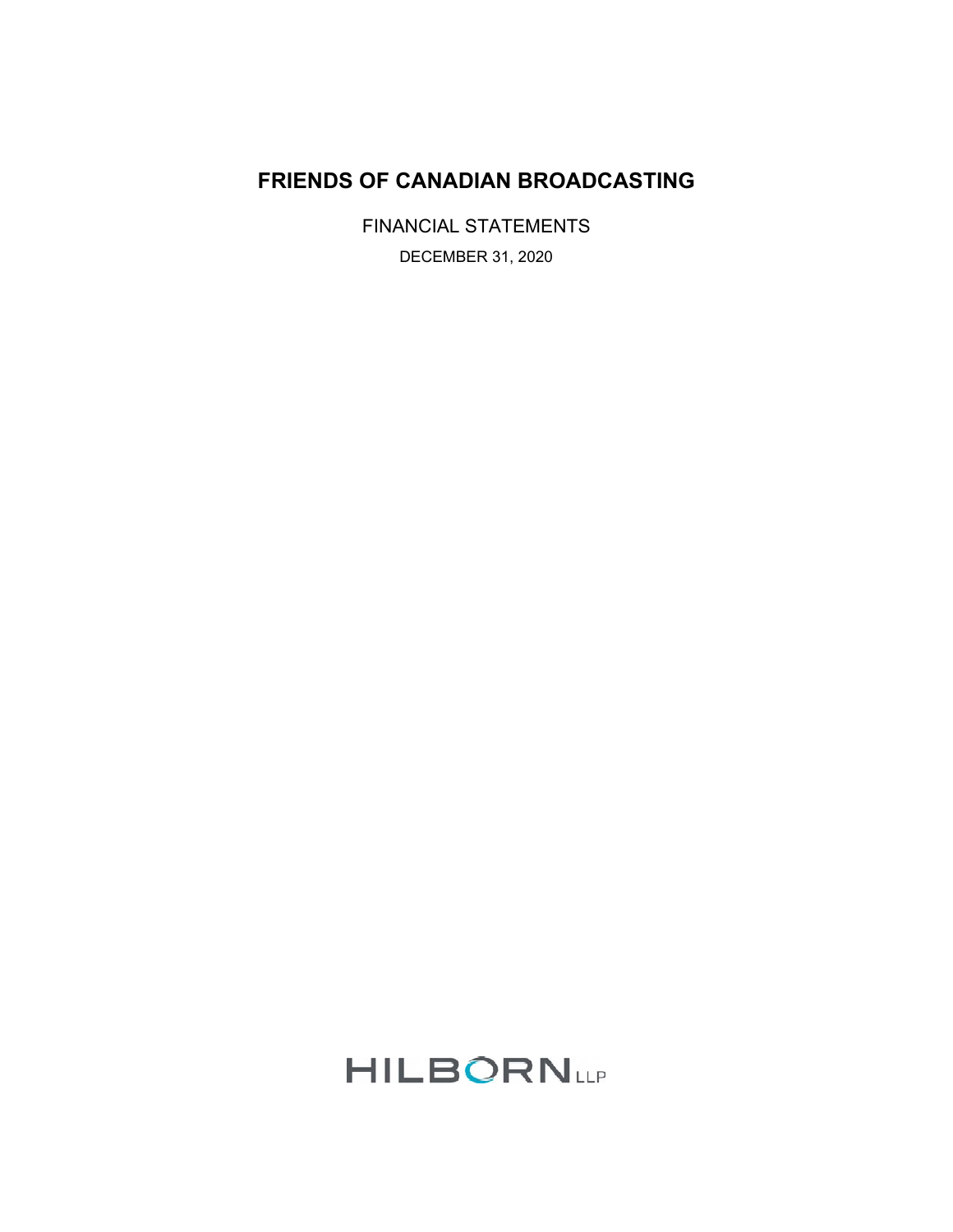# **HILBORNLIP**

#### **Independent Auditor's Report**

To the Members of Friends of Canadian Broadcasting

#### **Qualified Opinion**

We have audited the financial statements of Friends of Canadian Broadcasting (the "Organization"), which comprise the statement of financial position as at December 31, 2020, and the statements of operations, changes in net assets and cash flows for the year then ended, and notes to the financial statements, including a summary of significant accounting policies*.*

In our opinion, except for the possible effects of the matter described in the Basis for Qualified Opinion section of our report, the accompanying financial statements present fairly, in all material respects, the financial position of the Organization as at December 31, 2020, and the results of its operations and its cash flows for the year then ended in accordance with Canadian accounting standards for not-for-profit organizations.

#### **Basis for Qualified Opinion**

Friends of Canadian Broadcasting derives revenue from donations, the completeness of which is not susceptible to satisfactory audit verification. Accordingly, our verification of these revenues was limited to the amounts recorded in the records of the organization and we were not able to determine whether any adjustments might be necessary to donation revenues, excess of revenue over expenses, current assets and net assets.

We conducted our audit in accordance with Canadian generally accepted auditing standards. Our responsibilities under those standards are further described in the Auditor's Responsibilities for the Audit of the Financial Statements section of our report. We are independent of the Organization in accordance with the ethical requirements that are relevant to our audit of the financial statements in Canada, and we have fulfilled our other ethical responsibilities in accordance with these requirements. We believe that the audit evidence we have obtained is sufficient and appropriate to provide a basis for our qualified opinion.

#### **Responsibilities of Management and Those Charged with Governance for the Financial Statements**

Management is responsible for the preparation and fair presentation of the financial statements in accordance with Canadian accounting standards for not-for-profit organizations, and for such internal control as management determines is necessary to enable the preparation of financial statements that are free from material misstatement, whether due to fraud or error.

In preparing the financial statements, management is responsible for assessing the ability of the Organization to continue as a going concern, disclosing, as applicable, matters related to going concern and using the going concern basis of accounting unless management either intends to liquidate the Organization or to cease operations, or has no realistic alternative but to do so.

Those charged with governance are responsible for overseeing the financial reporting process of the Organization.

#### **Auditor's Responsibilities for the Audit of the Financial Statements**

Our objectives are to obtain reasonable assurance about whether the financial statements as a whole are free from material misstatement, whether due to fraud or error, and to issue an auditor's report that includes our opinion. Reasonable assurance is a high level of assurance, but is not a guarantee that an audit conducted in accordance with Canadian generally accepted auditing standards will always detect a material misstatement when it exists. Misstatements can arise from fraud or error and are considered material if, individually or in the aggregate, they could reasonably be expected to influence the economic decisions of users taken on the basis of the financial statements.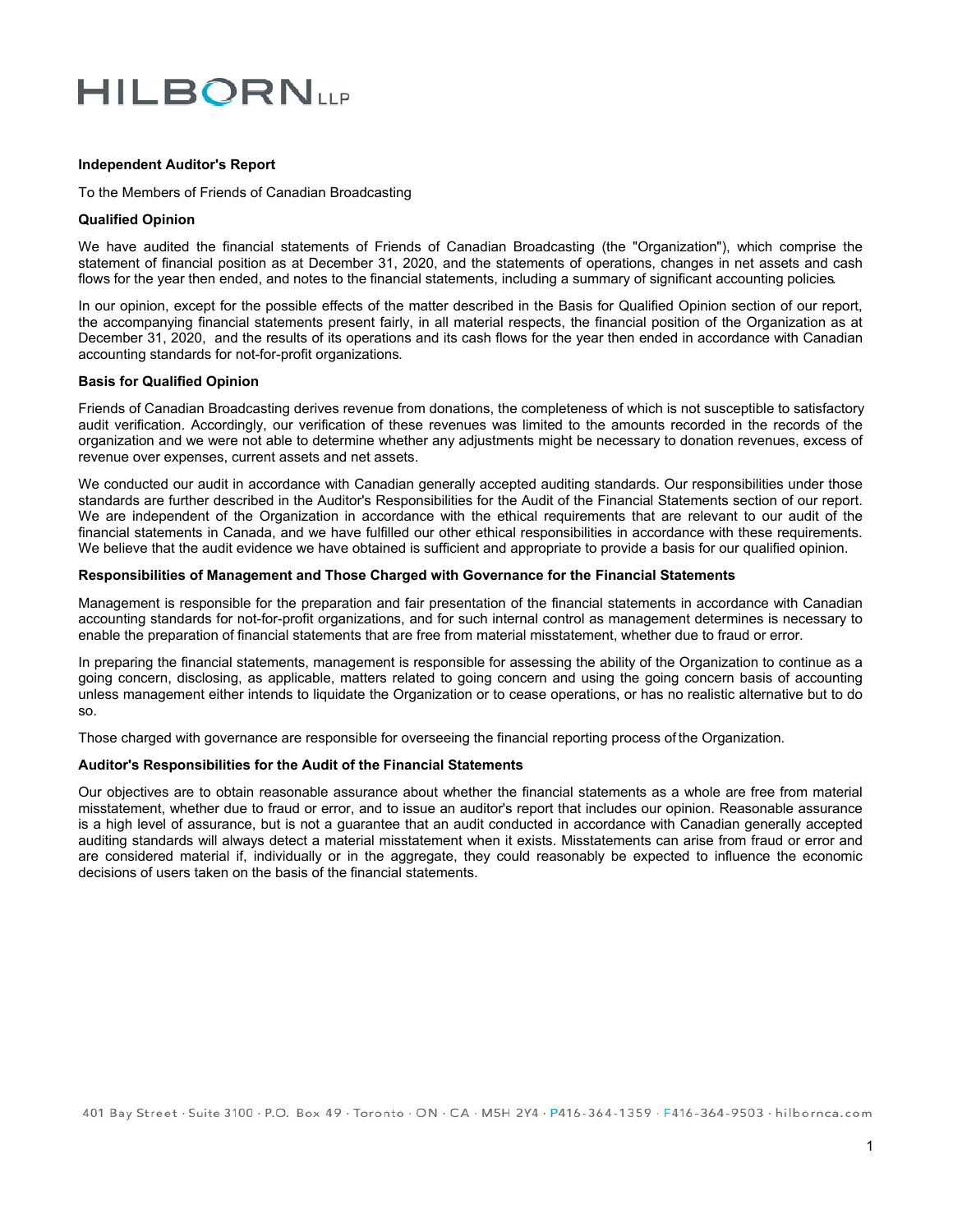# **HILBORNLIP**

#### **Independent Auditor's Report (continued)**

#### **Auditor's Responsibilities for the Audit of the Financial Statements (continued)**

As part of an audit in accordance with Canadian generally accepted auditing standards, we exercise professional judgment and maintain professional skepticism throughout the audit. We also:

- Identify and assess the risks of material misstatement of the financial statements, whether due to fraud or error, design and perform audit procedures responsive to those risks, and obtain audit evidence that is sufficient and appropriate to provide a basis for our opinion. The risk of not detecting a material misstatement resulting from fraud is higher than for one resulting from error, as fraud may involve collusion, forgery, intentional omissions, misrepresentations, or the override of internal control.
- Obtain an understanding of internal control relevant to the audit in order to design audit procedures that are appropriate in the circumstances, but not for the purpose of expressing an opinion on the effectiveness of the internal control of the Organization.
- Evaluate the appropriateness of accounting policies used and the reasonableness of accounting estimates and related disclosures made by management.
- Conclude on the appropriateness of management's use of the going concern basis of accounting and, based on the audit evidence obtained, whether a material uncertainty exists related to events or conditions that may cast significant doubt on the ability of the Organization to continue as a going concern. If we conclude that a material uncertainty exists, we are required to draw attention in our auditor's report to the related disclosures in the financial statements or, if such disclosures are inadequate, to modify our opinion. Our conclusions are based on the audit evidence obtained up to the date of our auditor's report. However, future events or conditions may cause the Organization to cease to continue as a going concern.
- Evaluate the overall presentation, structure and content of the financial statements, including the disclosures, and whether the financial statements represent the underlying transactions and events in a manner that achieves fair presentation.

We communicate with those charged with governance regarding, among other matters, the planned scope and timing of the audit and significant audit findings, including any significant deficiencies in internal control that we identify during our audit.

We also provide those charged with governance with a statement that we have complied with relevant ethical requirements regarding independence, and to communicate with them all relationships and other matters that may reasonably be thought to bear on our independence, and where applicable, related safeguards.

Hilborn LLP

Toronto, Ontario Chartered Professional Accountants June 19, 2021 Licensed Public Accountants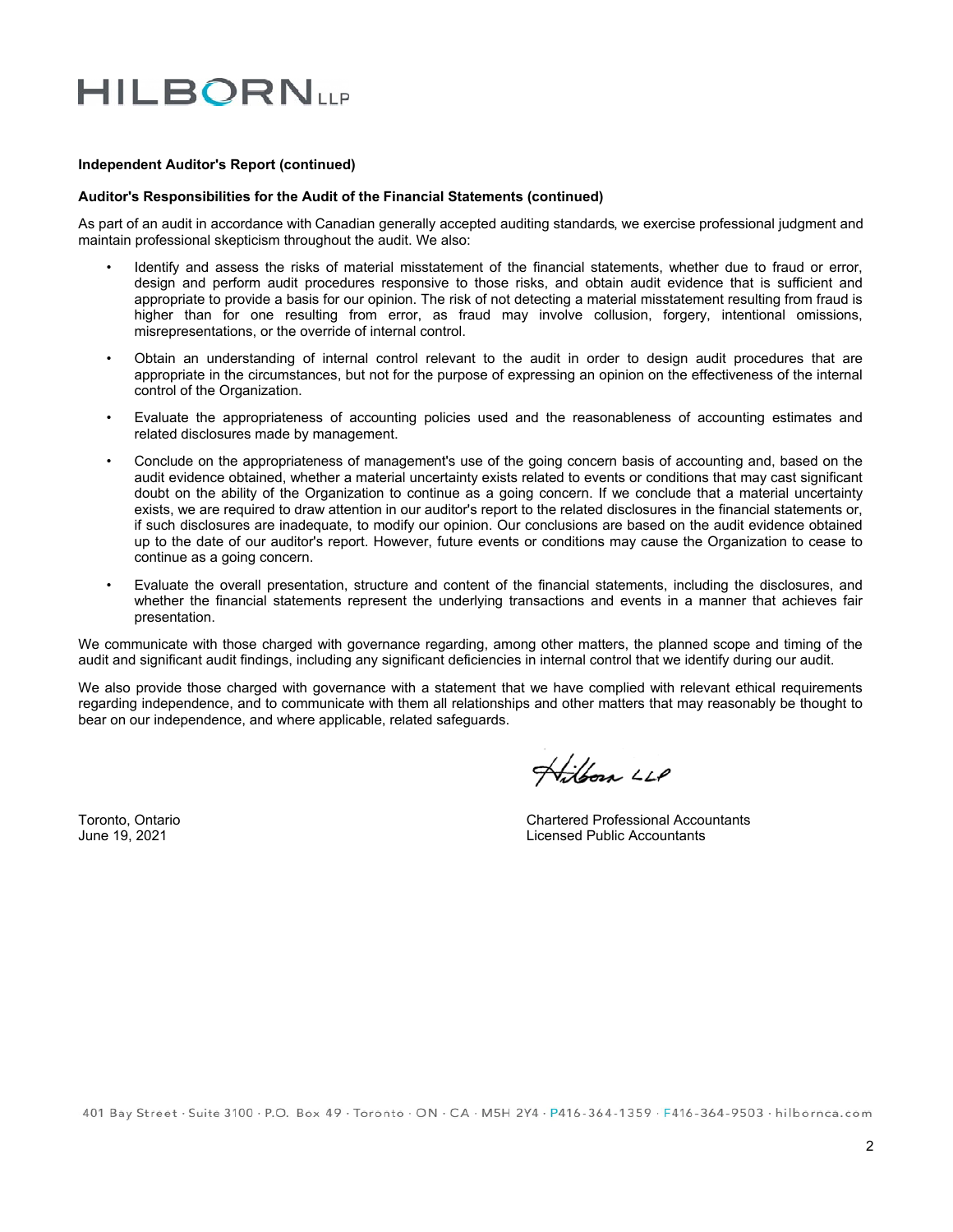# **Statement of Financial Position**

| December 31<br><b>ASSETS</b>                                           | 2020<br>\$                    | 2019<br>\$                 |
|------------------------------------------------------------------------|-------------------------------|----------------------------|
| Current assets<br>Cash<br>Accounts receivable<br>Prepaid expenses      | 1,222,276<br>144,363<br>3,084 | 607,165<br>66,360<br>5,712 |
|                                                                        | 1,369,723                     | 679,237                    |
| <b>LIABILITIES</b>                                                     |                               |                            |
| <b>Current liabilities</b><br>Accounts payable and accrued liabilities | 156,743                       | 173,380                    |
| <b>NET ASSETS</b>                                                      | 1,212,980                     | 505,857                    |
|                                                                        | 1,369,723                     | 679,237                    |

The accompanying notes are an integral part of these financial statements

Approved by the Board of Directors:

**Director** 

**Director**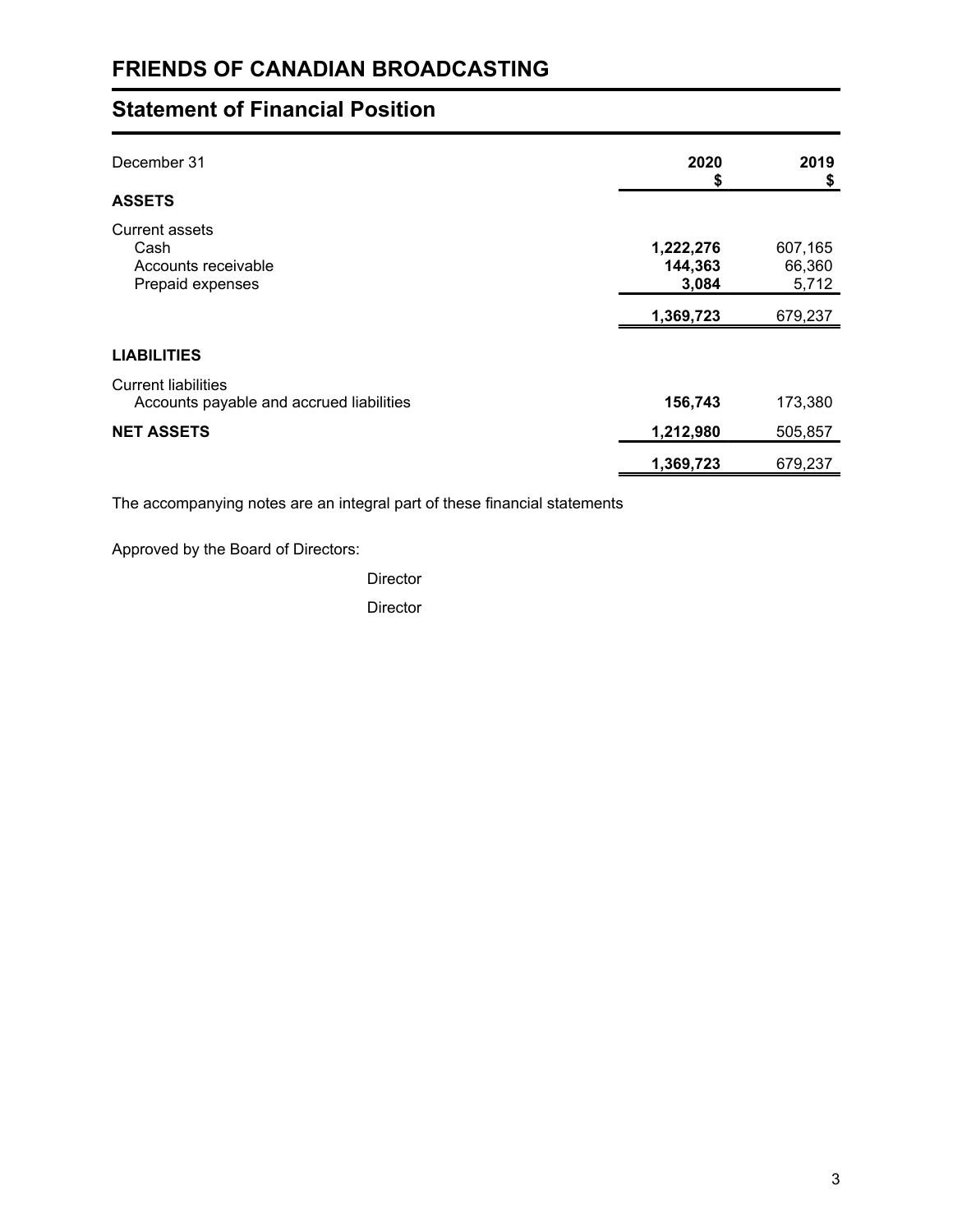# **Statements of Operations**

| Year ended December 31                                             | 2020<br>\$ | 2019<br>\$ |
|--------------------------------------------------------------------|------------|------------|
| <b>Revenues</b><br>New donations                                   | 124,044    | 147,272    |
| Recurring donations                                                | 2,928,599  | 3,186,099  |
| Other                                                              | 555,094    | 386,328    |
| Government assistance (note 5)                                     | 101,900    |            |
|                                                                    | 3,709,637  | 3,719,699  |
| <b>Expenses</b>                                                    |            |            |
| Program expenses                                                   | 1,681,880  | 2,486,078  |
| Advertising                                                        | 505,885    | 693,877    |
| Salaries and related benefits (note 3)                             | 478,931    | 7,532      |
| Maintenance of records                                             | 108,222    | 141,235    |
| Office and general                                                 | 76,876     | 109,121    |
| Bank charges and payment processing fees                           | 67,384     | 66,942     |
| Professional fees                                                  | 68,363     | 54,657     |
| Rent (note 3)                                                      | 14,973     |            |
|                                                                    | 3,002,514  | 3,559,442  |
| Excess of revenues over expenses (expenses over revenues) for year | 707,123    | 160,257    |

# **Statements of Changes in Net Assets**

| Year ended December 31                                             | 2020      | 2019    |
|--------------------------------------------------------------------|-----------|---------|
| Net assets, beginning of year                                      | 505.857   | 345,600 |
| Excess of revenues over expenses (expenses over revenues) for year | 707,123   | 160,257 |
| Net assets, end of year                                            | 1,212,980 | 505,857 |

The accompanying notes are an integral part of these financial statements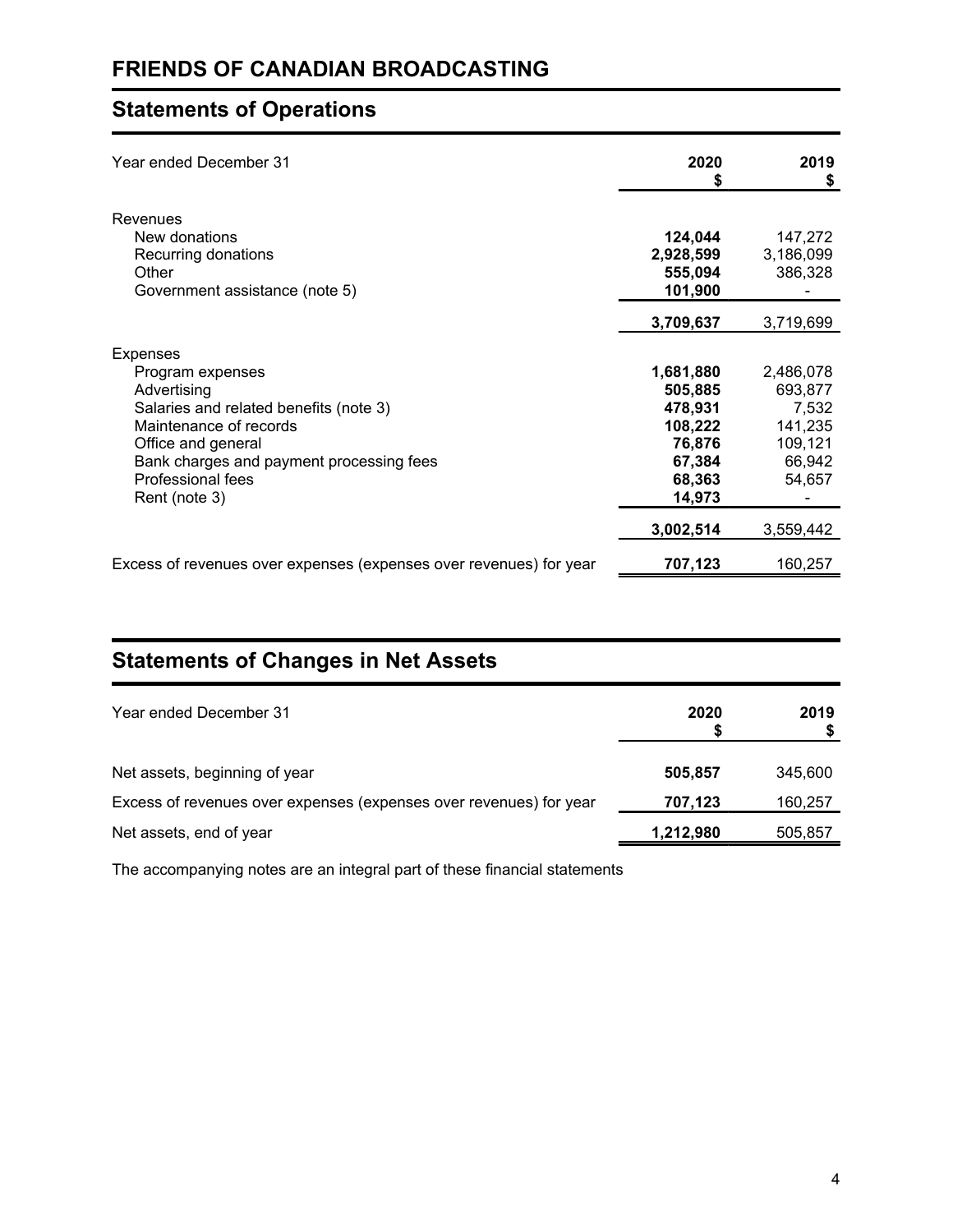# **Statement of Cash Flows**

| Year ended December 31                                                                                            | 2020              | 2019              |
|-------------------------------------------------------------------------------------------------------------------|-------------------|-------------------|
| Cash flows from operating activities                                                                              |                   |                   |
| Excess of revenues over expenses (expenses over revenues) for<br>year<br>Change in non-cash working capital items | 707,123           | 160,257           |
| Decrease (increase) in accounts receivable                                                                        | (78,003)          | 29,040            |
| Decrease in prepaid expenses<br>Decrease in accounts payable and accrued liabilities                              | 2,628<br>(16,637) | 16,788<br>(3,091) |
| Net change in cash during the year                                                                                | 615,111           | 202,994           |
| Cash, beginning of year                                                                                           | 607,165           | 404,171           |
| Cash, end of year                                                                                                 | 1,222,276         | 607,165           |

The accompanying notes are an integral part of these financial statements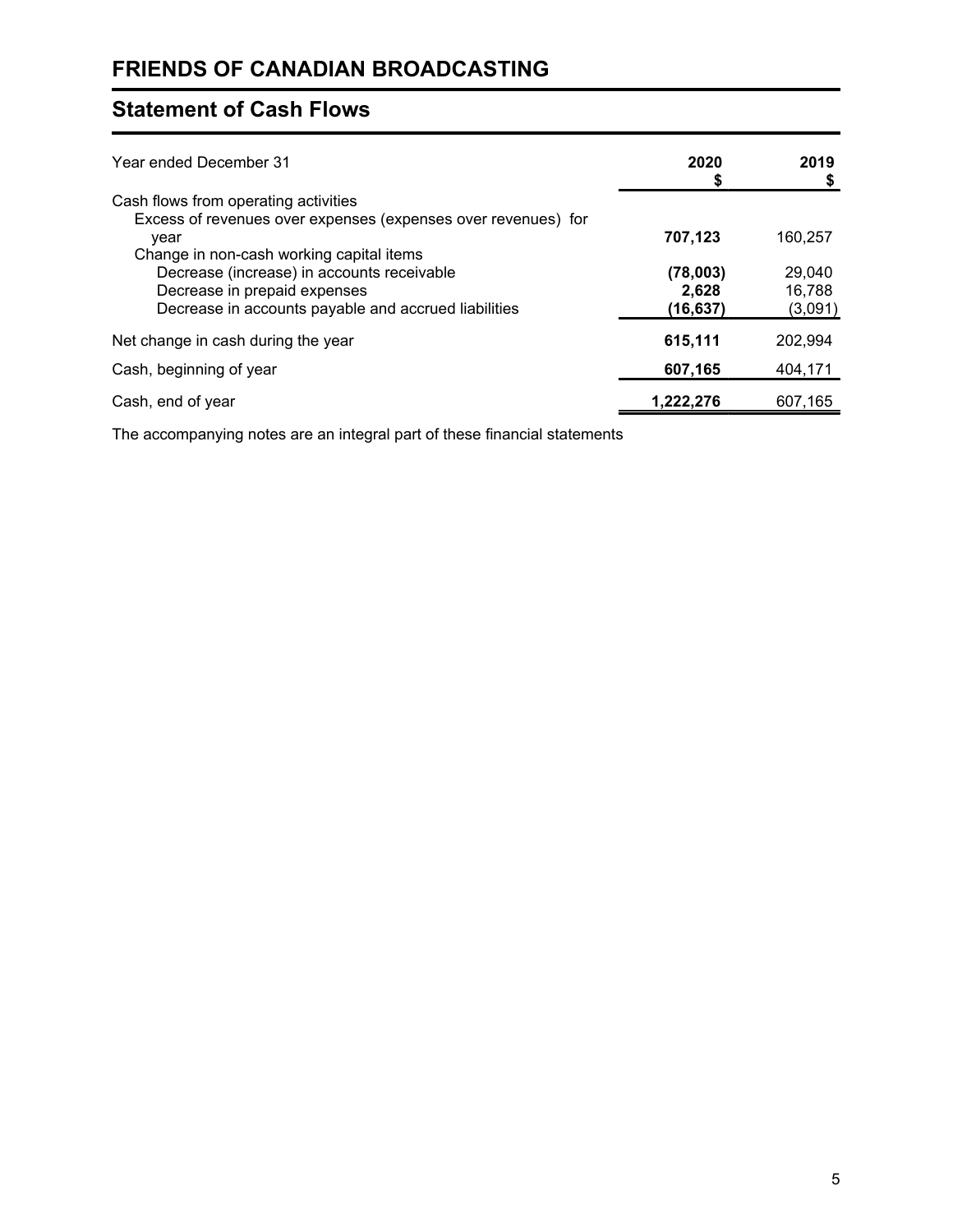## **Notes to Financial Statements**

Year ended December 31, 2020

#### **Nature of operations**

Friends of Canadian Broadcasting was incorporated on August 25, 1987 as a not-for-profit organization. The mission of Friends of Canadian Broadcasting is to enhance the quality and quantity of Canadian programming in the audio-visual system. The organization is exempt from income tax by virtue of Section 149 (1)(1) of the Income Tax Act.

#### 1. **Significant accounting policies**

The Organization applies the Canadian accounting standards for not-for-profit organizations.

#### (a) **Revenue recognition**

Revenues relating to fund-raising activities in the current year that are received prior to February 1 of the subsequent year are accrued as at the year end.

#### (b) **Financial instruments**

#### (i) **Measurement of financial instruments**

The Organization initially measures its financial assets and financial liabilities at fair value adjusted by, in the case of a financial instrument that will not be measured subsequently at fair value, the amount of transaction costs directly attributable to the instrument.

The Organization subsequently measures its financial assets and financial liabilities at amortized cost. Changes in fair value are recognized in net income.

Financial assets measured at amortized cost include cash and accounts receivable.

Financial liabilities measured at amortized cost include accounts payable and accrued liabilities.

#### (ii) **Impairment**

Financial assets measured at amortized cost are tested for impairment when there are indicators of possible impairment. When a significant adverse change has occurred during the period in the expected timing or amount of future cash flows from the financial asset or group of assets, a write-down is recognized in net income. The write down reflects the difference between the carrying amount and the higher of:

- the present value of the cash flows expected to be generated by the asset or group of assets;
- the amount that could be realized by selling the assets or group of assets;
- the net realizable value of any collateral held to secure repayment of the assets or group of assets.

When the events occurring after the impairment confirm that a reversal is necessary, the reversal is recognized in net income up to the amount of the previously recognized impairment.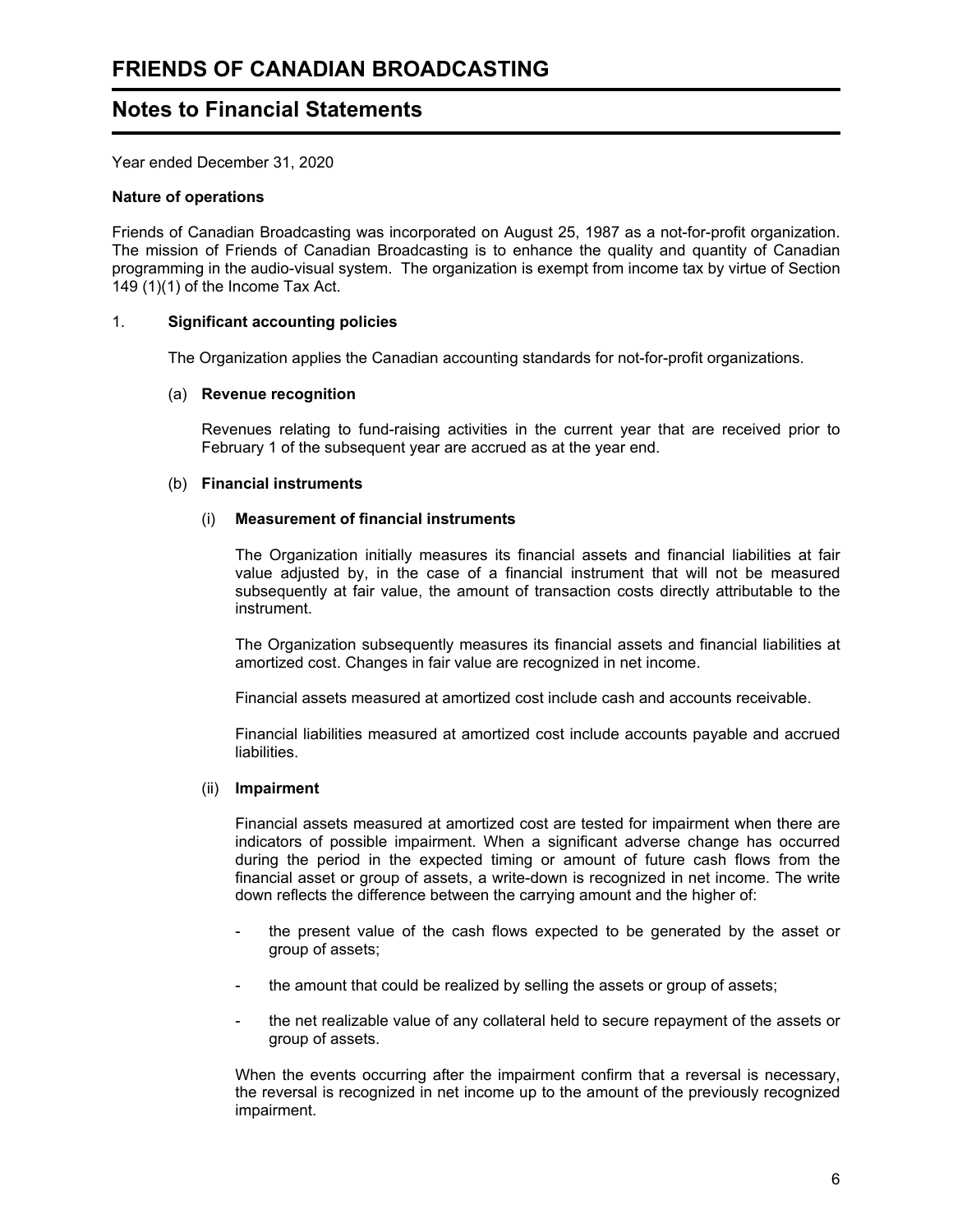## **Notes to Financial Statements (continued)**

Year ended December 31, 2020

#### 1. **Significant accounting policies (continued)**

#### (c) **Management estimates**

The preparation of financial statements in conformity with Canadian accounting standards for not-for-profit organizations requires management to make estimates and assumptions that affect the reported amounts of assets and liabilities and disclosures of contingent liabilities at the date of the financial statements and the reported amounts of revenue and expenses during the reporting period. Actual results could differ from those estimates.

#### 2. **Financial instruments risk management**

Transactions in financial instruments may result in an entity assuming or transferring to another party one or more of the financial risks described below. The required disclosures provide information that assists users of financial statements in assessing the extent of risk related to financial instruments.

The organization's financial instruments bear the following financial risks:

#### (a) **Credit risk**

Credit risk is the risk that one party to a transaction will fail to discharge an obligation and cause the other party to incur a financial loss. The organization has accounts receivable of \$144,363 (2019 - \$66,360) which are not subject to credit risk as all of the amounts have been collected subsequent to year end.

#### (b) **Liquidity risk**

The Organization does have a liquidity risk in accounts payable and accrued liabilities of \$156,743 (2019 - \$173,380). Liquidity risk is the risk that the Organization cannot repay its obligations when they become due to its creditors. The Organization reduces its exposure to liquidity risk by ensuring that it documents when authorized payments become due and has sufficient revenues before committing to expenses. The liquidity risk exposure to the Organization is low and all of the amounts owing have been paid subsequent to year end.

#### 3. **Salaries and Rent**

During the year the Organization entered into a lease for premises for the first time. In prior years, premises were maintained and provided by contractors and these costs were included in Program expenses. The Organization also engaged some regular contractors as direct employees, incurring direct salary expense for the first time.

#### 4. **Management of capital**

The organization's objectives in managing its capital, which it defines as its net assets, are to maintain a sufficient level to provide for normal operating requirements on an ongoing basis and to continue its mission to enhance the quality and quantity of Canadian programming in the audio-visual system. The organization strictly monitors its capital in order to ensure it has sufficient revenue before committing to expenses.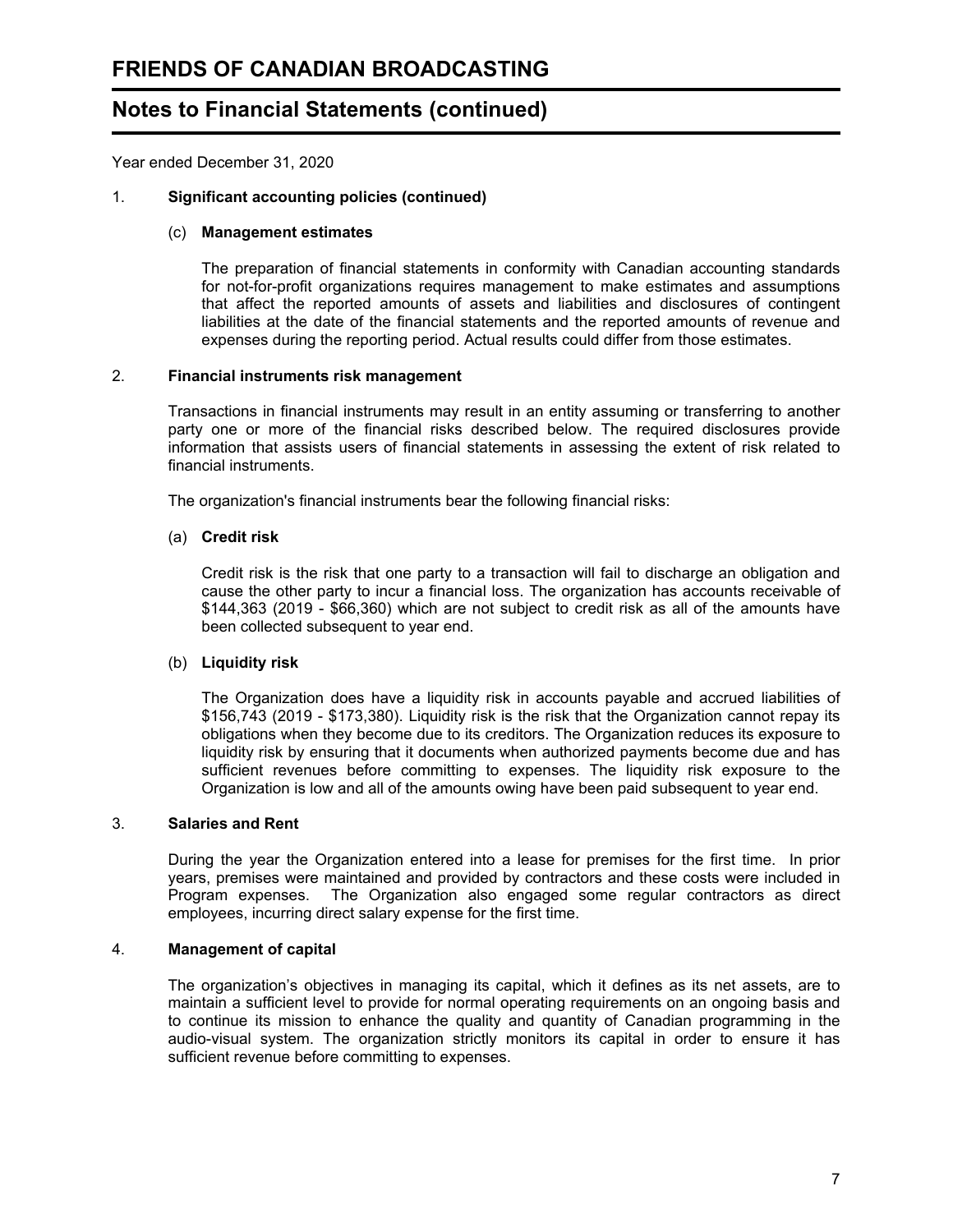## **Notes to Financial Statements (continued)**

Year ended December 31, 2020

#### 5. **Government assistance**

During the year the Organization received \$101,900 in government assistance (2019 - \$nil) through the Canadian Emergency Wage Subsidy (\$101,066) and the Canadian Emergency Rent Subsidy (\$834). The assistance is not subject to any specific future terms or condition; however, the Canada Revenue Agency may require additional reporting in a future period to verify the Organization's eligibility and compliance with terms and conditions.

#### 6. **Lease commitment**

The Organization is committed to lease its office premises until July 31, 2022, with the option to terminate with 60 days notice after July 31, 2021. The future annual lease payments are as follows:

|      | œ<br>æ |
|------|--------|
| 2021 | 36,383 |
| 2022 | 21,590 |
|      |        |
|      | 57,973 |

#### 7. **Comparative figures**

Certain of the comparative figures have been reclassified to conform to the current year's presentation. The changes do not affect prior year earnings.